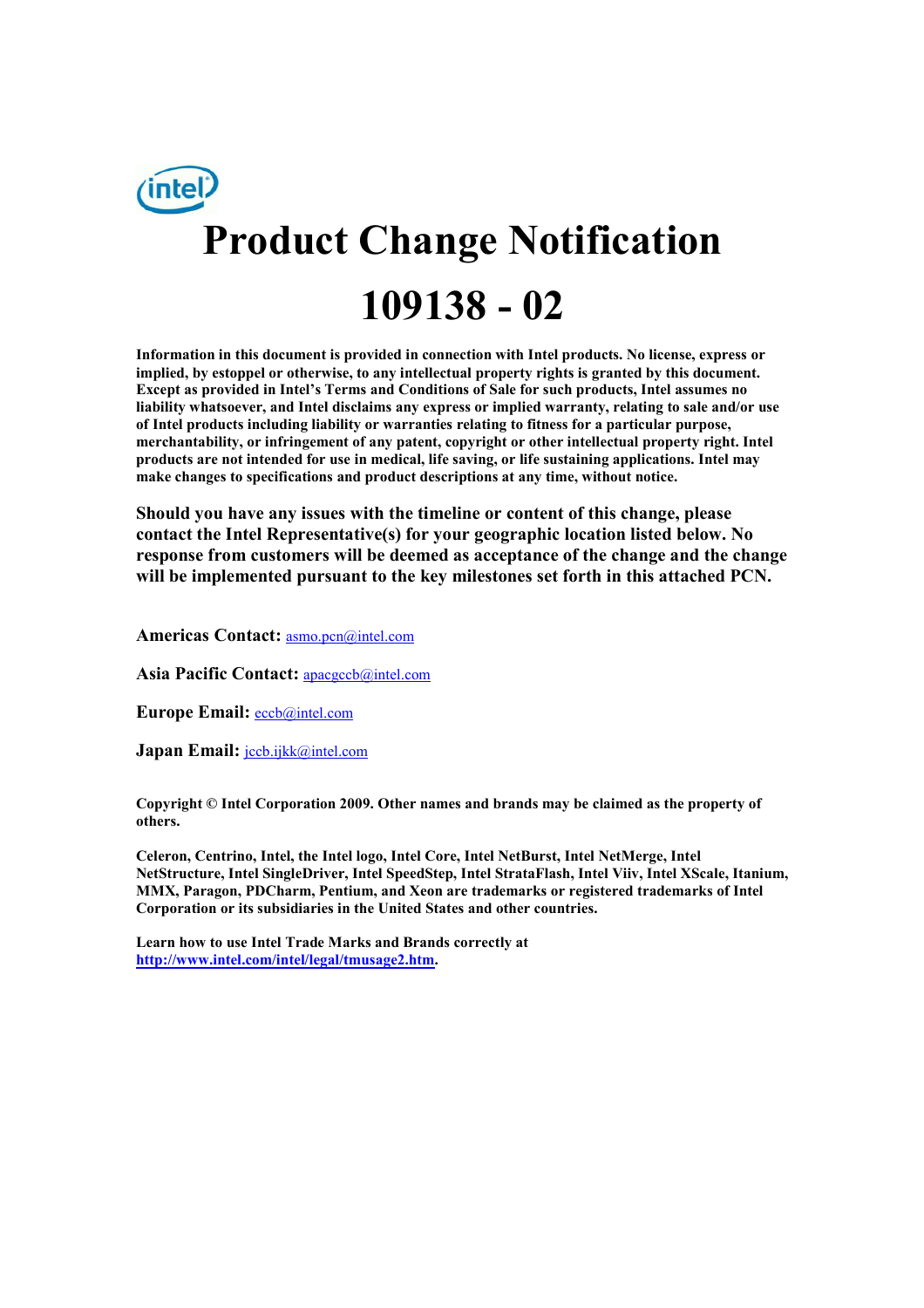

# **Product Change Notification**

| <b>Change Notification #:</b> | $109138 - 02$                                   |
|-------------------------------|-------------------------------------------------|
| <b>Change Title:</b>          | D945GCLF, PCN 109138-02, Product Design,        |
|                               | <b>Component Change, Reason for Revision:</b>   |
|                               | <b>Change security settings for the PCN PDF</b> |
| <b>Date of Publication:</b>   | <b>March 23, 2009</b>                           |

**Key Characteristics of the Change:** Product Design

### **Forecasted Key Milestones:**

| Date Customer Must be Ready to Receive Post-Conversion Material: | Mar 26, 2009 |
|------------------------------------------------------------------|--------------|
|------------------------------------------------------------------|--------------|

# **Description of Change to the Customer:**

#### **Reason for Revision: Change security settings for the PCN PDF**

Transistor at Q7LH will remain as unchanged until supply line is ready for conversion. The resistor at R221LB will be changed from 10.0 K ohm to 1.00 K ohm.

### **Customer Impact of Change and Recommended Action:**

This change has been thoroughly evaluated to ensure that there are no quality, reliability or functional implications to our customers. Intel is not recommending additional qualification of these changes on platforms received from Intel.

# **Products Affected / Intel Ordering Codes:**

| <b>Pre Change</b>         | $\bullet$<br><b>Pre Change</b> | <b>Pre Change</b> | <b>Post Change</b> |
|---------------------------|--------------------------------|-------------------|--------------------|
| <b>Product Code</b>       | MM#                            | IA A              | <b>AA</b>          |
| <b>BLKD945GCLF 896267</b> | 896267                         | E27042-403        | E27042-404         |
| <b>BOXD945GCLF 896268</b> | 896268                         | E27042-403        | E27042-404         |
| LAD945GCLF 896269         | 896269                         | E27044-403        | E27044-404         |
| LAD945GCLFS2 899630       | 899630                         | E46423-403        | E46423-404         |
| LAD945GCLFW5 902149       | 902149                         | E62503-400        | E62503-401         |

# **Reference Documents / Attachments:**

**Document: Location #:**